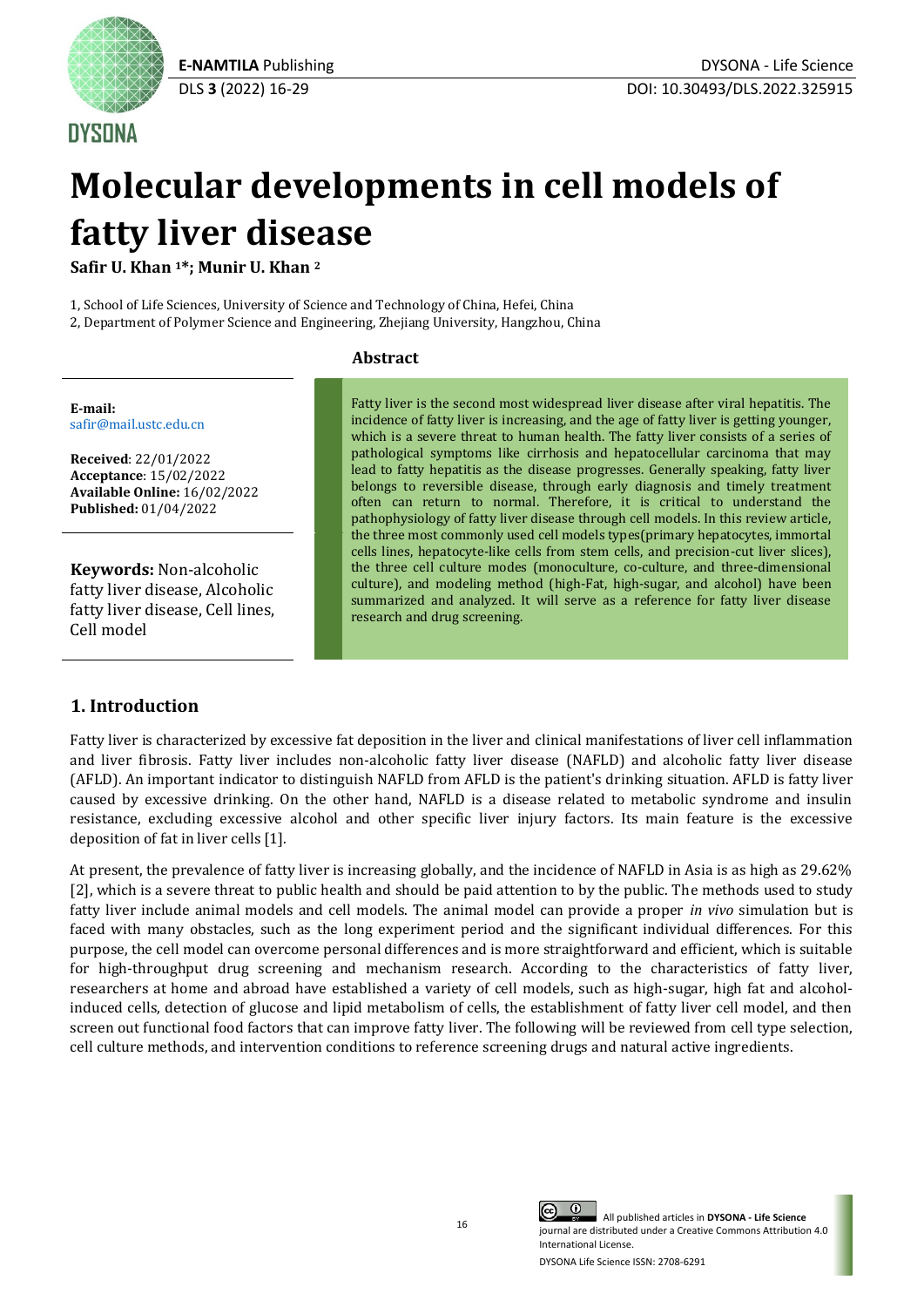# **2. Fatty liver pathogenesis**

# **2.1. Pathogenesis of NAFLD**

Recent studies have found that NAFLD is caused by overweight, insulin resistance, lack of exercise, high-fat and highsugar diet pattern, genetic factors, and intestinal microflora disorder [3](Fig. 1). The main feature of NAFLD is the abnormal accumulation of lipids in the liver. In the absence of inflammation and liver damage, NAFLD is called steatosis or simple fatty liver disease. NAFLD includes simple fatty liver disease, non-alcoholic steatohepatitis, and cirrhosis due to non-alcoholic steatohepatitis. At present, the pathogenesis of NAFLD is still unclear, and the "second strike" theory mentioned most often [4] is explained as follows: First, due to various reasons, the body appears insulin resistance and glucose and lipid metabolism disorders, resulting in the accumulation of a large number of lipids in liver cells, forming NAFLD, which is the "first strike" to the liver. Subsequently, the oxidation of lipids within the cells produces reactive oxygen species (ROS), which causes oxidative stress and inflammatory response, and damage to liver cells, resulting in non-alcoholic steatohepatitis. NASH), the "second strike." The liver is an essential organ for glucose and lipid metabolism. After the human body ingests food, digestive enzymes decompose starch into monosaccharides into the blood, raising blood glucose and promoting insulin secretion. Insulin regulates blood glucose by (1) promoting the absorption and utilization of glucose in peripheral tissues; (2) promoting the use of glucose in the liver to produce liver glycogen; (3) Promoting adipogenesis and inhibiting the lipolysis of adipose tissue. When insulin resistance occurs in the body, the glucose and lipid metabolism of the body will be disorganized, resulting in fatty liver and diabetes [5].

There are two primary sources of liver fat in NAFLD patients.

(1) The free fatty acids decomposed by triglyceride in fat tissue are transported to the liver by blood. Insulin resistance is an essential link in this process. Insulin resistance causes maladjustment of lipolysis in adipose tissue, and excessive fatty acids are transported to the liver, resulting in hepatic steatosis [6].

(2) The de novo synthesis of fatty acids. A high intake of fructose and glucose increases the de novo synthesis of lipids in the liver. Studies have shown that human intestinal epithelium has a limited absorption capacity of fructose, so most fructose is phosphorylated to form fatty acids in the liver. This phosphorylation process leads to the depletion of ATP in the body's liver, thus increasing the cellular stress response [7].

It has been found that lipid accumulation in Kupffercells can promote the release of inflammatory cytokines interleukin-1 β and tumor necrosis factor-α (TNF-α), leading to the inflammatory response of liver cells [8]. Inflammation can also interfere with insulin signals, leading to insulin resistance [9]. Excessive accumulation of fatty acids in cells can destroy the fluidity of the mitochondrial membrane. This destruction leads to endoplasmic reticulum stress and mitochondrial dysfunction, which subsequently leads to excessive production of reactive oxygen species and ultimately to the occurrence of cellular inflammation and apoptosis, resulting in Sterol regulatory elementbinding protein (SREBP). This protein regulates the synthesis of cholesterol, fatty acids, and triglycerides (TG) in the liver and other tissues [10]. Down-regulation of SREBP-1C expression may be beneficial for the treatment of steatohepatitis. Peroxisome proliferators Activated Receptors (PPARs) regulate energy balance and lipid metabolism to transfer fatty acids and carbohydrates from the liver to adipose tissue and enhance fat storage in adipocytes. To reduce the burden of the liver [11], the deregulation of intestinal flora can reduce choline level and increase methylamine level, thereby increasing lipoprotein lipase activity, TG accumulation, and promoting [12].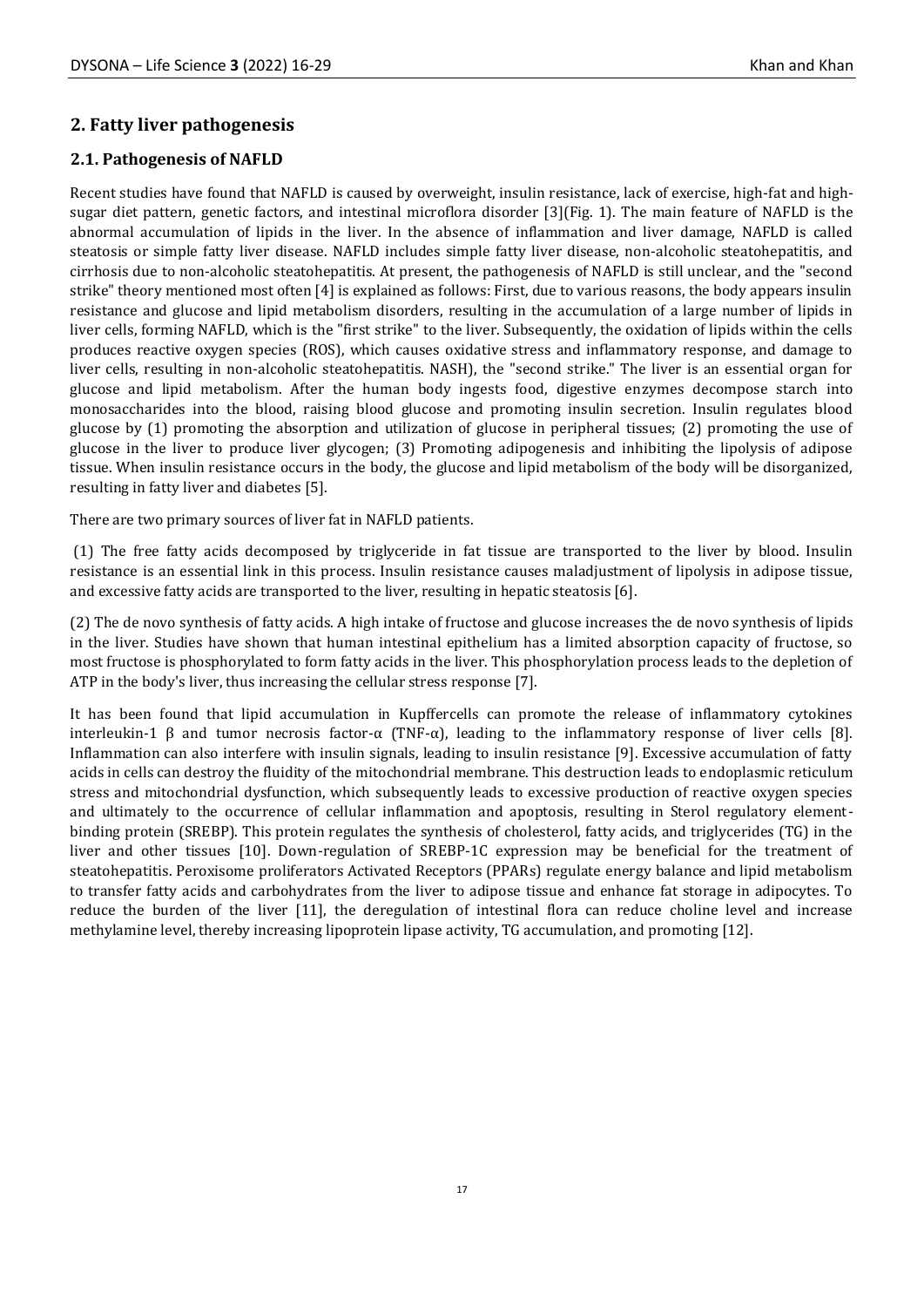

**Figure 1. the pathogenesis of NAFLD, modified from [6].**

#### **2.2. Pathogenesis of AFLD**

The significant risk factors for AFLD include alcohol consumption, obesity, gender, and genetics. Different individuals genetically determine the enzyme activity involved in ethanol metabolism, and different people have strong or weak abilities to metabolize alcohol. The first metabolism and alcohol dehydrogenase activity in women's stomachs is lower, which increases the risk of disease [13]. Obesity aggravates liver lipid oxidation and accelerates the process of fibrosis and cirrhosis in alcoholic liver disease [14] (Fig. 2).

Alcohol metabolism is mainly carried out in the liver. Ethanol is converted into acetaldehyde, which is highly toxic to the human body, by ethanol dehydrogenase, and then converted into relatively non-toxic acetic acid, which enters the tricarboxylic acid cycle metabolizes into carbon dioxide and water [15]. The following two pathways can induce Alcohol-induced AFLD: (1) Alcohol oxidizes in the liver to produce ROS, which can promote lipid peroxidation and change the permeability of the phospholipid membrane, leading to oxidative stress damage in the liver, leading to liver cirrhosis and other diseases. (2) Alcohol extract is preliminarily metabolized in the liver to produce acetaldehyde, which is highly toxic and can promote the development of AFLD. Acetaldehyde can directly destroy the function of PPAR-α, making free fatty acids unable to be oxidized, transported, and exported, resulting in the accumulation of fatty acids in the liver and the destruction of lipid homeostasis [16]. Acetaldehyde can also damage mitochondria, inhibit the tricarboxylic acid cycle, and damage liver microtubules, thereby affecting lipid metabolism, resulting in lipid deposition in liver cells and the development of fatty liver [17]. In addition, recent studies have found that ethanol can up-regulate ghrelin levels by inhibiting insulin secretion, thus increasing lipid in liver tissues [18].

Studies have found that AFLD is closely related to Toll-like receptor 4(TLR4). Excessive alcohol consumption can increase intestinal permeability, transfer lipopolysaccharide produced by bacteria from the intestinal tract to the liver, activate Kupffer cells, up-regulate the expression of nuclear factor -κB and promote the secretion of TNF-α through lipopolysaccharide /TLR4 pathway [19]. Scientists found that knocking out the TLR4 gene can significantly reduce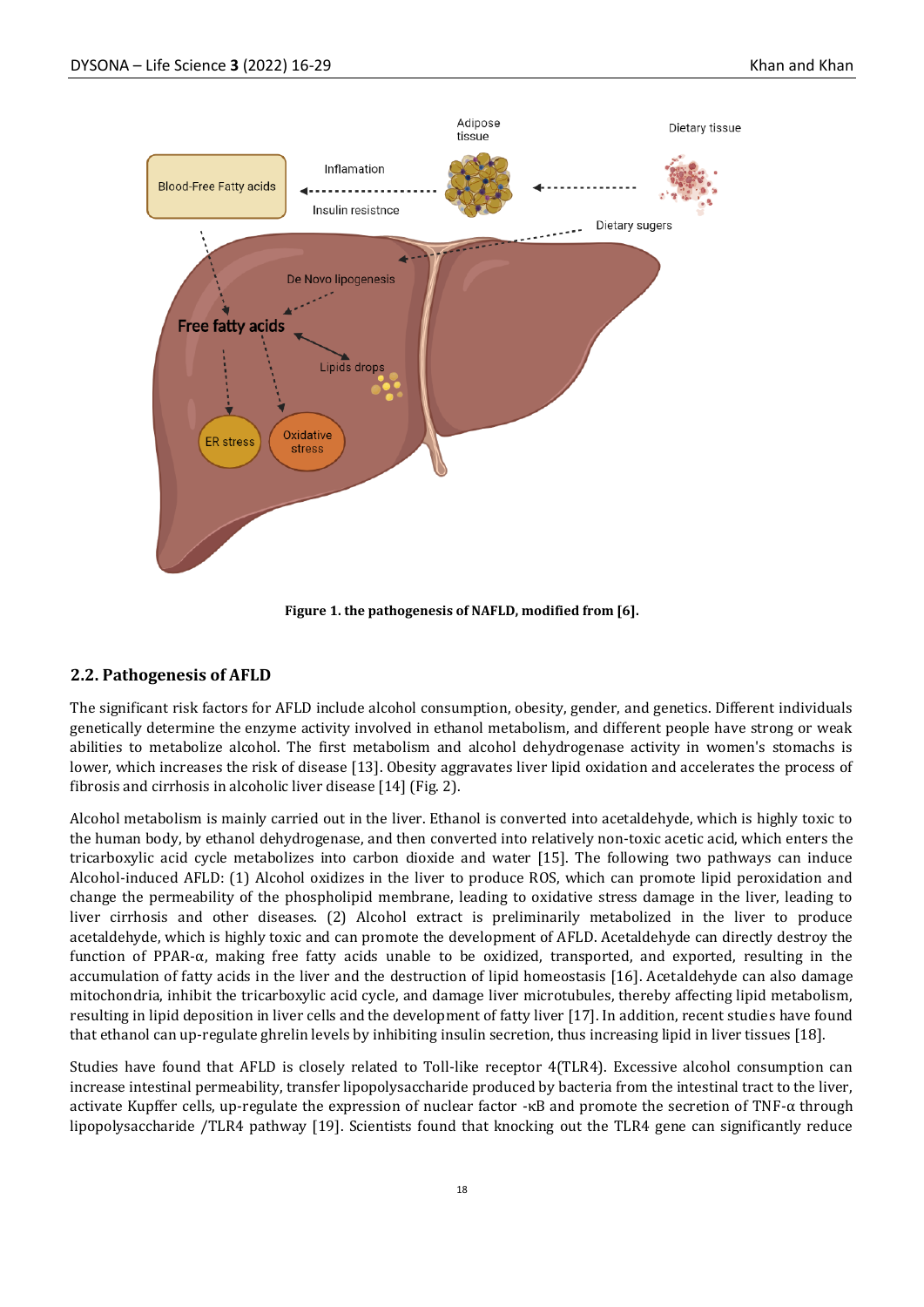aspartate aminotransferase (AST) level, TG content, and endogenous adipogenic gene expression [20]. The expression of fatty acid oxidation-related genes increased, suggesting that TLR4 knockdown can improve alcoholic liver injury and fatty liver.



**Figure 2. The pathogenesis of AFLD [17].**

#### **3. Cell model for studying fatty liver**

Liver cells can be divided into two main groups. Liver parenchymal cells, namely normal hepatocytes, and bile duct cells, account for 70% and  $3\% \sim 5\%$  of the total hepatocytes, respectively, and constitute the main matrix of the liver. The non-parenchymal cells mainly include endodermal cells, Kupffer cells, and stellate cells, accounting for about 25% of the total hepatocytes. Existing model cells can be divided into Human primary hepatocytes, animal primary hepatocytes, immortal cell lines, hepatocyte-like cells (HLCs) derived from induced pluripotent stem cells (iPSCs), and liver sections (Table 1); Culture forms can be divided into a single culture, co-culture and three-dimensional culture (Table 2).

#### **3.1. Cell lines used to establish cell models**

#### **3.1.1. Human primary hepatocytes**

Human primary hepatocytes retain the functions of cells *in vivo* organs to a large extent, and their metabolic functions and enzyme activities are very similar to those of liver cells *in vivo*, which is a standard *in vitro* short-term culture model most close to clinical practice. Human primary hepatocytes are usually obtained from the liver or liver tissue, usually during hepatectomy or liver tissue rejection after liver transplantation, and then immediately studied or frozen for future use. In 1976 [21] proposed the two-step collagenase perfusion technique to separate primary human liver cells. The first step was to remove residual blood in liver tissue and heat the tissue to promote the consumption of calcium ions and ethylene glycol tetraacetic acid and loosen the connection between cells. The second step is to use collagenase infusion to digest the tissue into individual cells, and centrifugal cells can separate the liver cells from the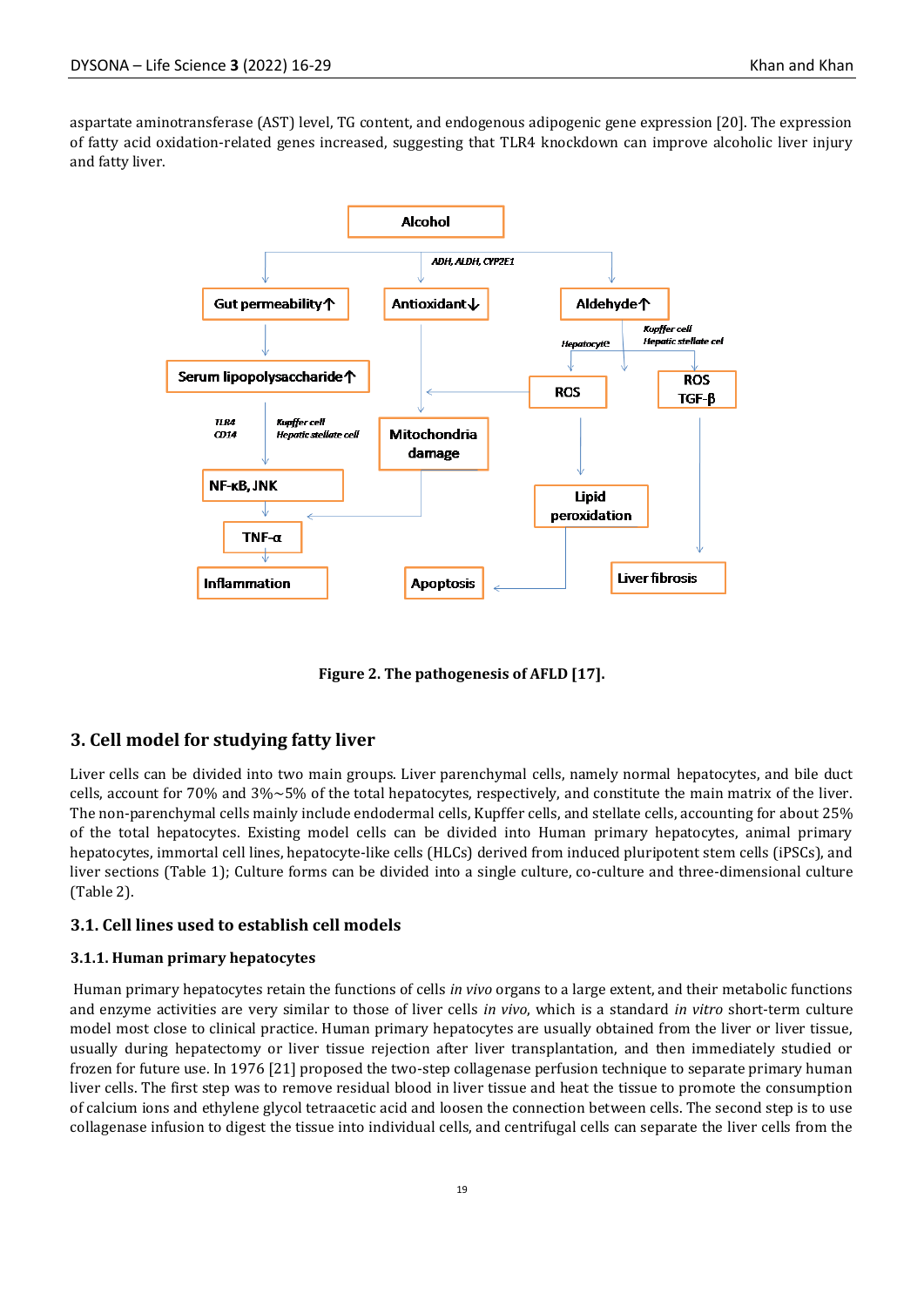non-parenchymal cells. [22] induced human primary hepatocytes with oleic acid (OA) and palmitic acid (PA) models, showing that intracellular lipid significantly increased and had dose-dependent effects with OA and PA. Lipid accumulation led to TGF-β up-regulation. TGF-β may promote liver fibrosis.

Due to the individual differences of different donors and the influence of various factors in cell separation, the experimental results may be unstable and have poor repeatability. In addition, the culture conditions of human primary hepatocytes are insensitive, which can only be cultured in a short time and cannot be passed on indefinitely, which is not conducive to the development of experiments. The scarcity of human liver samples and ethical and moral issues also hinder the widespread use of human primary liver cells.

### **3.1.2. Animal primary hepatocytes**

Due to the scarcity of human primary hepatocytes and ethical issues, researchers attempted to isolate primary hepatocytes from animal livers for *in vitro* culture and research. Rodents are more commonly used, along with some mammals and fish. Jia took cow liver cells isolated and cultured by improved two-step irrigation method as the research object, induced them with  $0\sim1$  mmol/L sodium oleate for 12 h, and finally selected 0.25 mmol/L as the optimal induction concentration according to cell activity and lipid droplet size [23]. The results showed that the mitochondria vacuolated seriously, and the glycogen particles were less in the treated cells under the electron microscope, which was consistent with the pathological phenomenon of clinical fatty liver. Compared with the control group, the expression level of the PPAR- $\alpha$  gene was significantly increased, and the expression level of lipid synthesis genes SREBP-1C and ChREBP(responsive element-binding protein) was significantly decreased. [24] isolated mouse primary hepatocytes using a two-step collagenase infusion method and cultured them *in vitro* for a specific time, inducing them with PA at a concentration of 0.2 mmol/L for 24 h. Compared with the control group, cells in the model group had significantly increased intracellular lipids and significantly reduced glucose uptake capacity. The secretion of interleukin-6, interleukin-1 β, and TNF-α was significantly increased in pro-inflammatory cells, and insulin resistance was reduced by regulating the PI3K/ Akt/GSK3β pathway after intervention with Leonuri tricyclic acid.

Animal primary cells solve the ethical problems and the limited number of human primary hepatocytes, but their disadvantages are being affected by different animal sources and batches, poor repeatability, relatively sensitive, and harsh culture conditions.

#### **3.1.3. Immortal cell Lines**

Immortal cell lines can be passed on indefinitely and are commonly used by overexpression of viral oncogenes and human telomerase reverse transcriptional protein genes in primary human hepatocytes. Compared with primary hepatocytes, permanent cell lines have the following advantages: stable growth, unlimited longevity, stable phenotype, and more spartan culture conditions than primary hepatocytes, which can be easily standardized between different laboratories. The standard immortal cell lines are human hepatocellular carcinoma cell line HepG2, human standard hepatocellular carcinoma cell line L02, human hepatocellular carcinoma cell line HuH7, human hepatocellular carcinoma cell line HepaRG, and human hepatic stellate cell line LX2.

In another study [25], HepG2 cells were induced with fatty acids for 24 h. The same study reported a significant increase in lipid accumulation, TG, Lactate dehydrogenase (LDH), and malondialdehyde (MALondialdehyde) in cells by oil red O staining. The content of MDA increased significantly, suggesting cell damage and lipid peroxidation. Superoxide dismutase and glutathione were significantly reduced, indicating decreased antioxidant activity. L02 cells were incubated with 3 percent ethanol for 48 hours, which resulted in a considerable increase in AST and Alanine aminotransferase levels (ALANine aminotransferase), TG content, and ROS level, demonstrating that the cells had acquired the characteristics of fatty liver and oxidative stress [26]. HepG2 cells were incubated for 24 hours with 0.5 mmol/L OA, which resulted in elevated TG and ROS levels. Moreover, the ability of cells to absorb glucose decreased significantly, indicating that cells showed symptoms of lipid degeneration, oxidative stress, and insulin resistance [27]. H7 cells were incubated in PA for 24 hours to induce steatosis [28]. They gave HepaRG cells one week of OA to promote steatosis [29]. It was found that when hepatic cells were co-cultured with LX2 in the presence of PA and OA, hepatic cells and hepatocytes became fat-laden [30].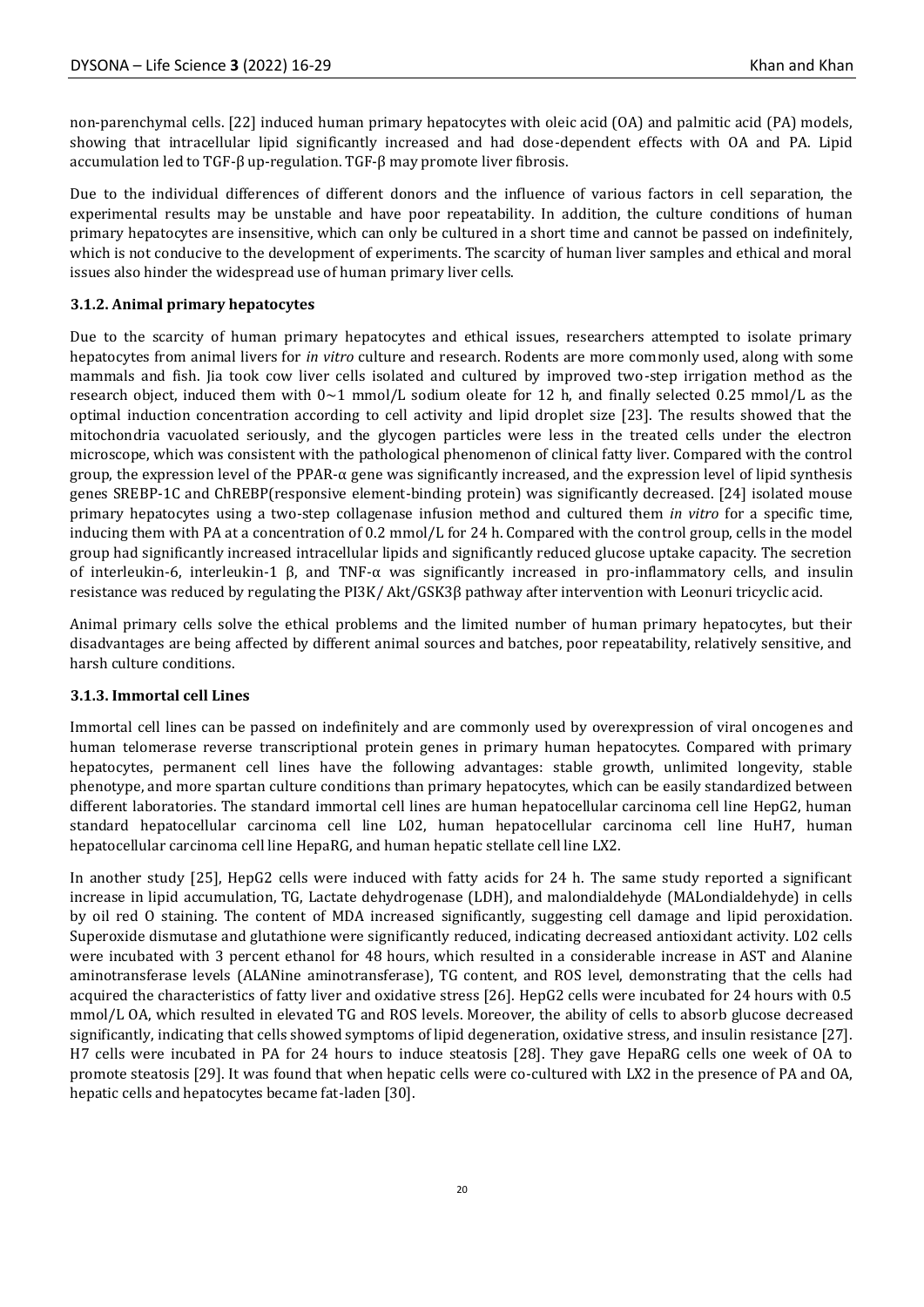Viral oncogene-mediated immortal cell lines have the risk of tumorigenesis and viral infection. Overexpression of the human telomerase reverse transcription protein is only applicable to human fetal hepatocytes and neonatal hepatocytes but cannot induce the immortalization of adult hepatocytes. In addition, immortalization may damage the chromosomes of cells, resulting in the loss of corresponding functions of cells [31].

# **3.1.4. Induced pluripotent stem cells-derived hepatocellular-like cells**

Induced pluripotent stem cells can differentiate into various somatic cells without causing immune rejection and ethical issues. The morphology and functional characteristics of HLCs derived from human iPSCs are comparable to those of primary hepatocytes. They have the advantages of vast sources, a large number of cultures, and stable phenotype, which make up for the deficiency of primary hepatocytes [32].

Human iPSCs were induced to differentiate into HLCs, and on the 12th day of cell differentiation, all the cell indicators were in line with the characteristics of liver cells [33]. After 50 mmol/L OA was added for 48 h, intracellular lipid accumulation and PLIN2 expression increased, indicating that the cells had, as reported by NAFLD. In another report, pluripotent stem cells were differentiated into HLCs and induced with OA at a concentration of 25 µmol/L and PA at a synergic concentration of 50 µmol/L, 100 µmol/L, and 200 µmol/L for 18 h respectively, then stained with boronpyrrolidine [34]. The number of lipid droplets was observed to increase with the increase of PA concentration. It is known that TG can induce endoplasmic reticulum stress, and then cells were induced by TG combined with fatty acids to verify whether Endoplasmic reticulum stress can increase the accumulation of exogenous fatty acids in cells. The results showed that endoplasmic reticulum stress could significantly increase intracellular lipid accumulation. However, induced pluripotent hepatocyte technology still has some problems, such as low efficiency of inducing cell transformation, genetic variation in the induction process, and tumorigenicity risk, limiting its wide application.

#### **3.1.5. Precision liver section**

The precision liver section is an *in vitro* culture technology between organ and cell levels. Compared with the cell model, the liver section is closer to the complex structure and composition of the human liver. Liver slices contain liver cells, Kupffer cells, and hepatic stellate cells, creating a multi-cell environment. The interaction of various liver cells can better simulate the environment of liver tissue, but its disadvantage is that it has a short survival time and cannot be cultured for a long time. The preparation method of the precision liver section is to cut the liver tissue of experimental animals with a diameter of about 9 mm in a low-temperature aseptic environment and then put the liver tissue into buffer solution and cut it into slices  $200 \sim 500$  µm with a tissue slicer. Too thick slices will affect the tissue permeability, which is not conducive to the diffusion of oxygen and nutrients. If the section is too thin, the proportion of damaged cells is too large, which affects the experimental results. The liver tissue can be cleaned with a lowtemperature buffer solution before sectioning, or the sections can be placed in buffer solution.

The cell viability was higher after cryopreservation for one hour. There are two central culture systems for slice: dynamic tissue culture and continuous immersion tissue culture systems. The former was intermittently infused with O2 and CO2 in a scintillation bottle, and the water bath oscillated at 37 °C. The latter is an oscillating water bath at 37 °C with continuous O2 and CO2 penetration in a porous plate. There was no significant difference between the two culture systems in a short time, and porous plates were used more often due to their low price [35].

The consumption of glutathione, lipid peroxidation, and interleukin-6 in the AFLD liver section model was significantly increased after 24 h of ethanol was added to the culture medium [36]. After 48 h of culture, actin and collagen 1 $\alpha$  of smooth muscle increased significantly, suggesting that liver fibrosis was aggravated. Therefore, this model can be used to study AFLD and alcoholic liver injury. Rat liver segment models with a thickness of 250-300 μm were constructed by PRINS and colleagues [37] in order to mimic the metabolic syndrome in humans. The medium was supplemented with 25 mmol/L glucose, five mmol/L fructose, one nmol/L insulin, and 240 mol/L PA. After incubation for 24 h, oil-red O staining and kit detection showed that: With or without PA, lipid droplets increased significantly after co-incubation with glucose, fructose, and insulin. The up-regulation of acetyl-CoA carboxylase 1, acetyl-CoA carboxylase 2, and SrepP-1C suggested an increase in de novo fat formation in liver cells. In addition, the expression of carnitine palmityl transferase 1 decreased, suggesting impaired fatty acid transport and mitochondrial  $β$ oxidation disorder. This new *in vitro* NAFLD model successfully induced steatosis.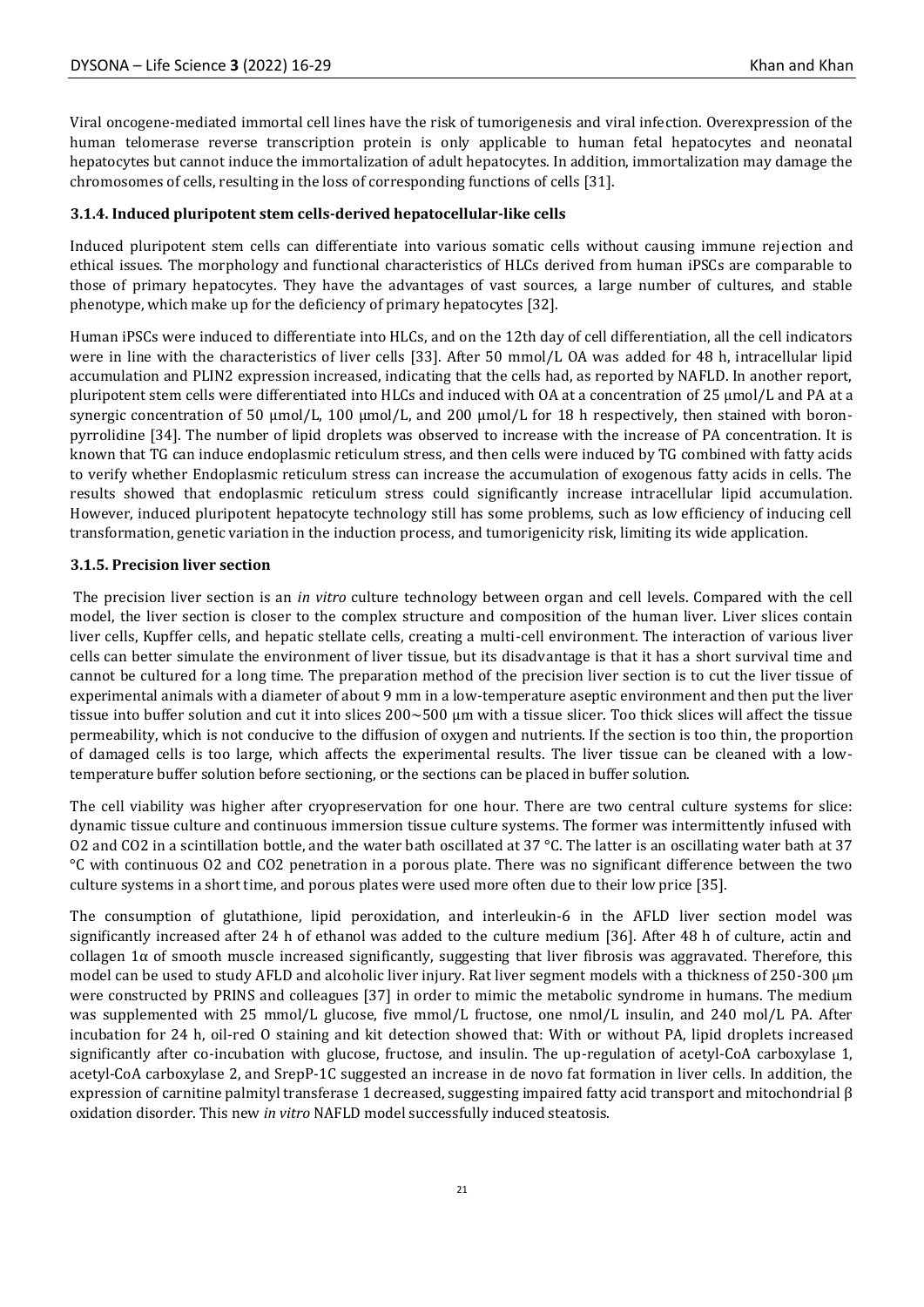| Model types                       | Cell lines                                                     | Advantages                                                                                      | <b>Disadvantages</b>                                                                                    |  |
|-----------------------------------|----------------------------------------------------------------|-------------------------------------------------------------------------------------------------|---------------------------------------------------------------------------------------------------------|--|
| Primary cell<br>cultures of human | Hepatocytes isolated<br>from NAFLD patients                    | Mimic in vivo settings                                                                          | Isolation problems, ethical issues,<br>varying repro-ducibility in<br>experiments, limited culture time |  |
| Primary cell                      | Hepatocytes isolated<br>cultures of animals from NAFLD animals | Mimic in vivo settings                                                                          | Varying reproducibility in<br>experiments, limited culture time                                         |  |
| Immortalized cell<br>lines        | HepG2, L02, HuH7,<br>HepaRG                                    | Continuous growth, easy to culture,<br>stable phenotype                                         | Expression of several enzymes<br>alter according to the<br>immortalization method                       |  |
| Hepatocyte-like<br>cells          | Not applicable                                                 | Comprehensive source, large number,<br>stable phenotype and high similarity<br>with hepatocytes | Risk of tumorigenesis and the<br>acquisition process is<br>complicated                                  |  |
| Precision-cut liver<br>slices     | Not applicable                                                 | Contains a variety of liver cells that<br>mimic liver tissue                                    | Short survival time in vitro                                                                            |  |

|  |  |  | Table 1. Advantages and disadvantages of different cell lines. |
|--|--|--|----------------------------------------------------------------|
|--|--|--|----------------------------------------------------------------|

#### **3.2. Methods of cell culture**

#### **3.2.1. Separate culture Model**

Separate culture refers to a cell adherent culture, the most basic culture method. Both primary cells and immortal cells can be cultured separately. The advantages of single culture technology are short cycle, high efficiency, and beneficial to high-throughput drug screening experiments, so it is widely used in the study of fatty liver.

By employing the NAFLD cell model, researchers found that various polyphenols and alkaloid berberine positively affected NAFLD [38]. In the model, HepG2 cells were induced by OA at a concentration of 1.5 mmol/L for 24 h to induce steatosis and cell morphological changes. Subsequently, NAFLD cells were dry-pretreated with polyphenols to detect the expression of genes related to lipid metabolism. The results showed that polyphenols could significantly improve NAFLD. NAFLD was created by stimulating HepG2 cells with five mmol/L fructose for 48 h to develop the NAFLD model [39], and the results showed that l-carnitine could significantly reduce intracellular lipid levels and improve oxidative stress.

Due to their relative simplicity, single culture models have been widely used in studies, but they lack dimension, media flow, only one type of cells, lack of other types of cells, such as Kupffer cells, stellate cells, and macrophages, and lack of interactions between cells.

#### **3.2.2. Co-culture Model**

The co-culture model can make up for the defects of the single culture model. The second type of cells is introduced into the model, which increases the interaction between cells and can better simulate the physiological mechanism of the liver.

The co-culture of human primary hepatocytes and endothelial cells can support liver cells to maintain their phenotypic morphology, improve their specific functions, and form capillary vascular-like structures, which is more conducive to simulating the *in vivo* environment and studying the pathological mechanism of fatty liver disease [40]. Kupffer cell is a macrophage located in the hepatic sinusoid and can secrete inflammatory cytokines. The co-culture of human primary hepatocytes and Kupffer cells can assess hepatocyte response in a pro-inflammatory environment [41]. For 24 hours, they co-cultured human hepatocyte HuH7 and hepatic stellate cell LX2, which had been stimulated by fatty acids increased intracellular lipid accumulation, and  $\alpha$  smooth muscle actin expression suggesting activation of hepatic stellate cells and the appearance of steatosis and fibrosis. In another study, human primary hepatocytes, hepatic stellate cells, and Kupffer cells were cultured together and stimulated with fatty acids, glucose, insulin, and inflammatory cytokines to simulate non-alcoholic fat hepatitis [42]. In this model, the de novo fat synthesis was enhanced. Oxidative stress, inflammation, fibrosis, and activation of hepatic stellate cells were observed in the cells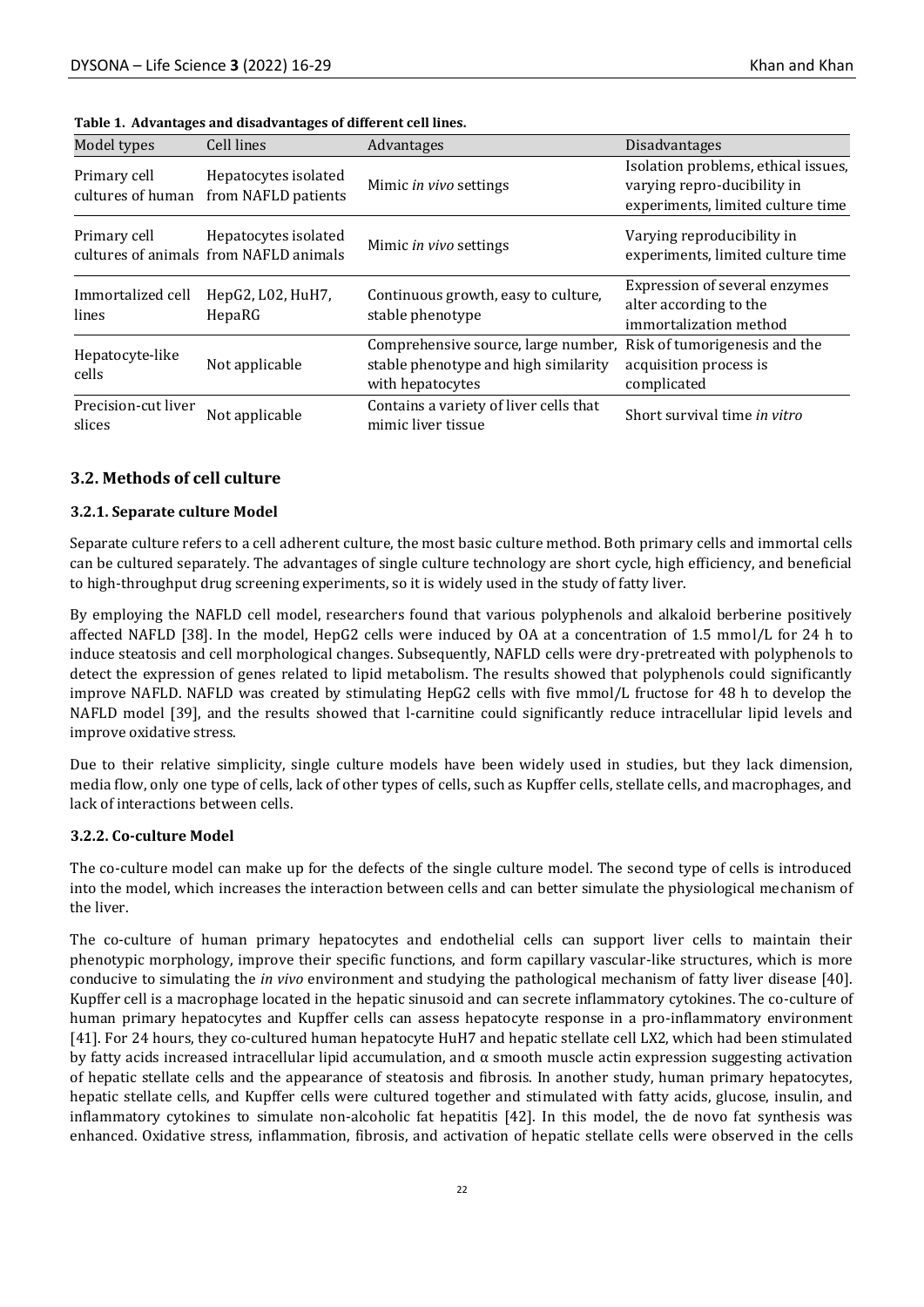[43]. HepG2 cells were co-cultured with THP-1 macrophages in a model developed by [44]. First, the macrophages were affixed to sterile slides, and then the slides were placed into 6-well plates inoculated with HepG2 cells, and the concentration of 1 mmol/L mixed fatty acids (PA and OA ratio is 1:2) were added. The NAFLD model was established 24 h after induction.

The advantages of the co-culture model are that it makes up for the deficiency of the single culture model, the culture conditions are simple, and high throughput experiments can be carried out. However, there are few kinds of coculture models, and they have excellent development potential in the future.

#### **3.2.3. The environment of the three-dimensional**

The culture model is critical for cell survival. There is physical signal transmission between liver cells and extracellular matrix in living liver tissue, and the extracellular matrix also plays a role in supporting threedimensional structure [45]. Human primary hepatocytes cultured for a long time in a traditional two-dimensional system undergo morphological alterations due to epithelial-mesenchymal transformation, resulting in hepatocyte polarity and related loss of liver function [46].

The commonly used methods of three-dimensional culture are scaffold culture and suspension culture. Hydrogel, collagen, and lamininare among the widespread used scaffold materials. Scaffolds can support liver cells and form similar interactions between cells and matrix. Suspension culture refers to the spontaneous aggregation of cells to form spheres under suspension conditions, which is simple to operate, cheap, and thus, widely used [47]. Threedimensional culture is also divided into three-dimensional single cell culture and three-dimensional co-culture. The following is the description of the two.

#### **(1) 3D single culture model**

Even after 21 days of culture, the human primary hepatocyte aggregates enveloped in hydrogel scaffolds still maintained the same cell phenotype [48]. In another experiment, bioprinters simultaneously aggregated cellular aggregates with supporting structures (usual hydrogels) based on a specific liver-like design template [49]. Fatty acids were added to the model group, and insulin and glucose were administered to the control and model groups, respectively, to mimic the effects of insulin and glucose on human primary hepatocytes [50]. After seven days of incubation, lipid accumulation increased significantly in the model group after 14 days. The fatty acid consumption of the model group was more than four times that of the control group. There was no significant change in the leakage amount of AST and Alanine aminotransferase (ALT) in the cells after modeling, indicating that the activity of delicate cells was regular and not affected by the modeling solution. The modeling solution did not affect intracellular glutathione hydrolevel, LDH release, urea production, and mitochondrial activity, which proved that the cells in this three-dimensional model were fully functional. The expression levels of CYP2E1, IGFBI, PDK4, and CYP7A1 were all significantly increased, indicating that the model had the characteristics of steatosis. This model is effective in detecting dimethylformin and other anti-fatty liver drugs.

The three-dimensional model can better simulate the *in vivo* environment, and the culture time is longer, which is conducive to repeated induction experiments. The spherical 3D model can be used in high-throughput screening experiments with high efficiency. The downside is that building 3D models is time-consuming and expensive, and since it is still in its early stages of use, some of its features have yet to be proven.

# **(2) 3D co-culture model**

Three-dimensional co-culture models can study more complex fatty liver phenotypes such as inflammation and liver fibrosis. In the three-dimensional co-culture model, human hepatocytes and parenchymal cells can be cultured together, simulating the interaction between various types of cells in the liver in a three-dimensional space. The advantage of the 3D co-culture model is that it can maintain important metabolic functions for a long time and induce the pathological manifestation of fatty liver under relevant conditions.

Primary human liver cells were co-cultured with stellate, Kupffer, and endothelial cells utilizing the 3D human liver microtissue system of the Swiss brand InSphero and effectively established a model of fatty liver [51]. Models showed that PA significantly increased the expression of inflammatory factors and pro-fibrosis genes (including collagen,  $\alpha$  -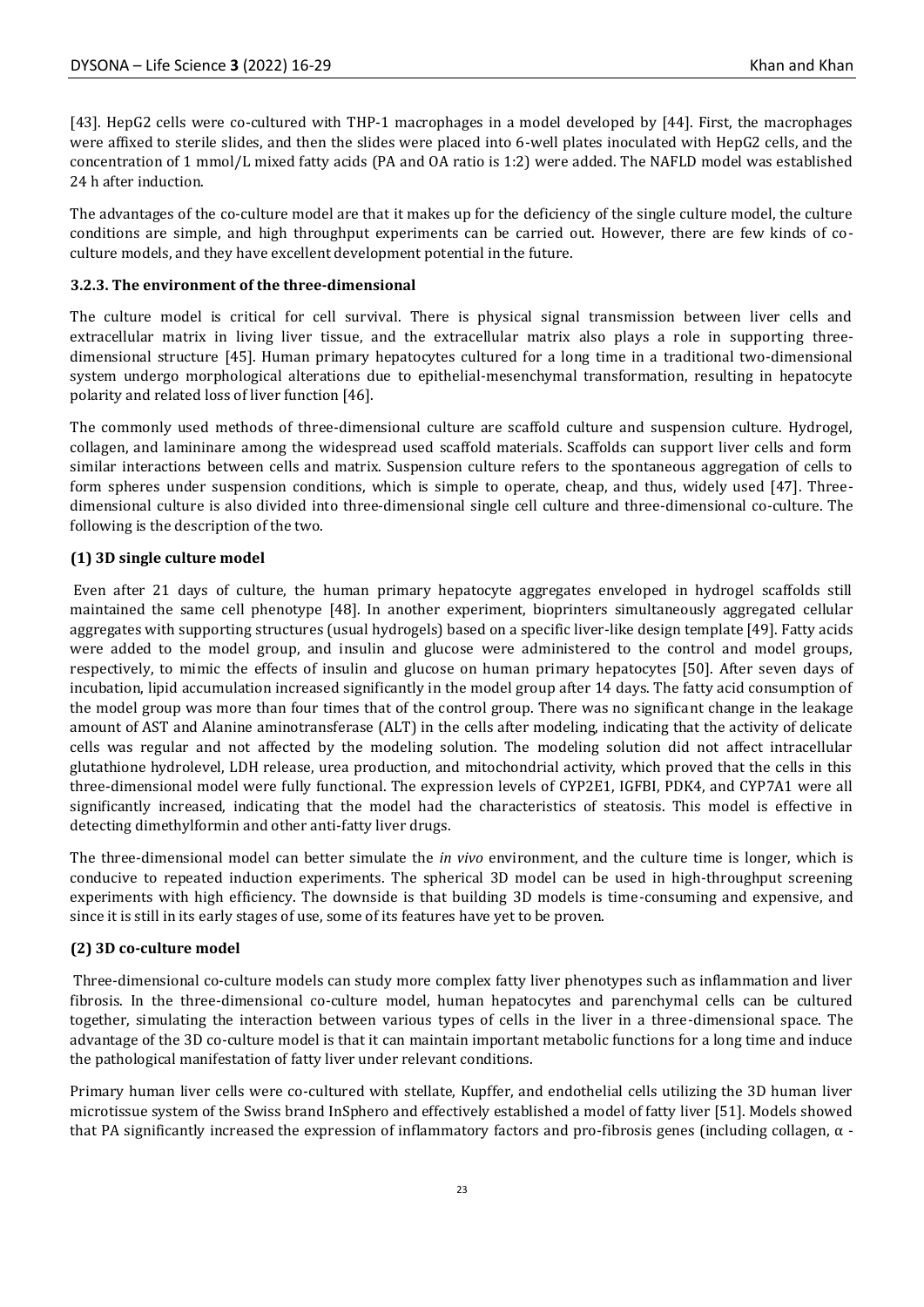smooth muscle actin, metalloproteinase-tissue inhibitor 1, platelet-derived growth factor receptor -β, and interleukin-8), resulting in liver microtissue damage. Activation of the transforming growth factor β pathway was also detected, and the model was further validated using GS-4997, an inhibitor of the apoptotic signal-regulated kinase ASK-1. Results showed that GS-4997 significantly reduced pa-induced inflammatory and fibrotic responses and decreased apoptosis and hepatic stellate cell activation.

The disadvantages of the 3D co-culture model are complex operation and high price, so it needs to continue to improve technology and function to be more widely used in scientific research. There are many cell types and different culture methods used in the model of fatty liver cells. Each cell model has its advantages and disadvantages; researchers can choose the appropriate cell model according to the experimental environment, research objectives, and other factors to study fatty liver.

| Culture methods | Advantages                                              | Disadvantages                          |  |
|-----------------|---------------------------------------------------------|----------------------------------------|--|
| Monoculture     | Short cycle and high efficiency are beneficial to high- | Single-cell type and lack of dimension |  |
|                 | throughput drug screening experiment                    |                                        |  |
| Co-culture      | Mimic in vivo liver architecture, essential tools in    | Difficult to cultivate                 |  |
|                 | cellular cross talk studies                             |                                        |  |
|                 | Mimic in vivo liver architecture, liver-specific        |                                        |  |
|                 | differentiation and function, tools for transcriptional |                                        |  |
| 3D culture      | regulation studies                                      | Difficult to cultivate, expensive      |  |

| Table 2. Advantages and disadvantages of different methods of cell culture. |  |  |  |
|-----------------------------------------------------------------------------|--|--|--|
|-----------------------------------------------------------------------------|--|--|--|

# **4. Intervention conditions of fatty liver cell model**

# **4.1. Fatty liver induced by high fat**

The medical fat emulsion has low toxicity, good solubility, easy operation, and economic benefit. NAFLD model was created utilizing HepG2 cells and a fat emulsion mass concentration of 0.2% to 4.0%. Cell activity was determined using the MTT method, intracellular lipids were stained with oil red O, and intracellular TG was determined using the kit method after 72 hours of incubation [52]. The results showed that 1% or lower fat emulsion did not affect cell viability, 0.4% or higher fat emulsion could gradually increase intracellular lipid droplets, and 1% was the best mass concentration when intracellular TG was the highest, and the survival rate of cells was the highest. PCR results showed that after incubation with 1% fat emulsion for 24 h, the expression levels of carnitine palmityl transferase one and TNF- $\alpha$  in the model group were significantly increased. In contrast, the expression levels of SrebP-1C were significantly decreased, suggesting the occurrence of NAFLD and inflammation.

PA and OA are the most abundant dietary long-chain fatty acids in the human body and are the most commonly used fatty acids in NAFLD modeling at present, but fatty acids exist in poor solubility. To better dissolve it in the medium, they used 5:1 ratios of BSA to a fatty acid to dilute it to the desired concentration after dissolving it in the medium [53]. Fatty liver was created by inducing WRL68 cells with 500 g/mL OA for 24 and 48 hours [54].[55] showed that the concentration ratio of PA to OA of 1:2 is the least toxic to hepatocytes, so many studies use this ratio. HepG2 cells were treated for 72 hours with OA and PA at concentrations of 0.2 mmol/L and 0.1 mmol/L, respectively, to create a model of fatty liver [56]. One mmol/L free fatty acid (OA: PA=2:1) was added to HepG2 and L02 cells for 24 hours to create fatty liver cell models [57].

#### **4.2. Fatty liver induced by high glucose**

Studies have proved that high fructose intake is associated with NAFLD and liver fibrosis [58]. They constructed a fructose-induced fatty liver model using L02 cells and found that fructose concentrations below 32 mmol/L had no influence on cell activity, and fructose concentrations not less than four mmol/L dramatically increased intracellular lipids [59]. The expression of acetyl-CoA carboxylase 1, SrebP-1, and carbohydrate reaction element-binding protein were up-regulated.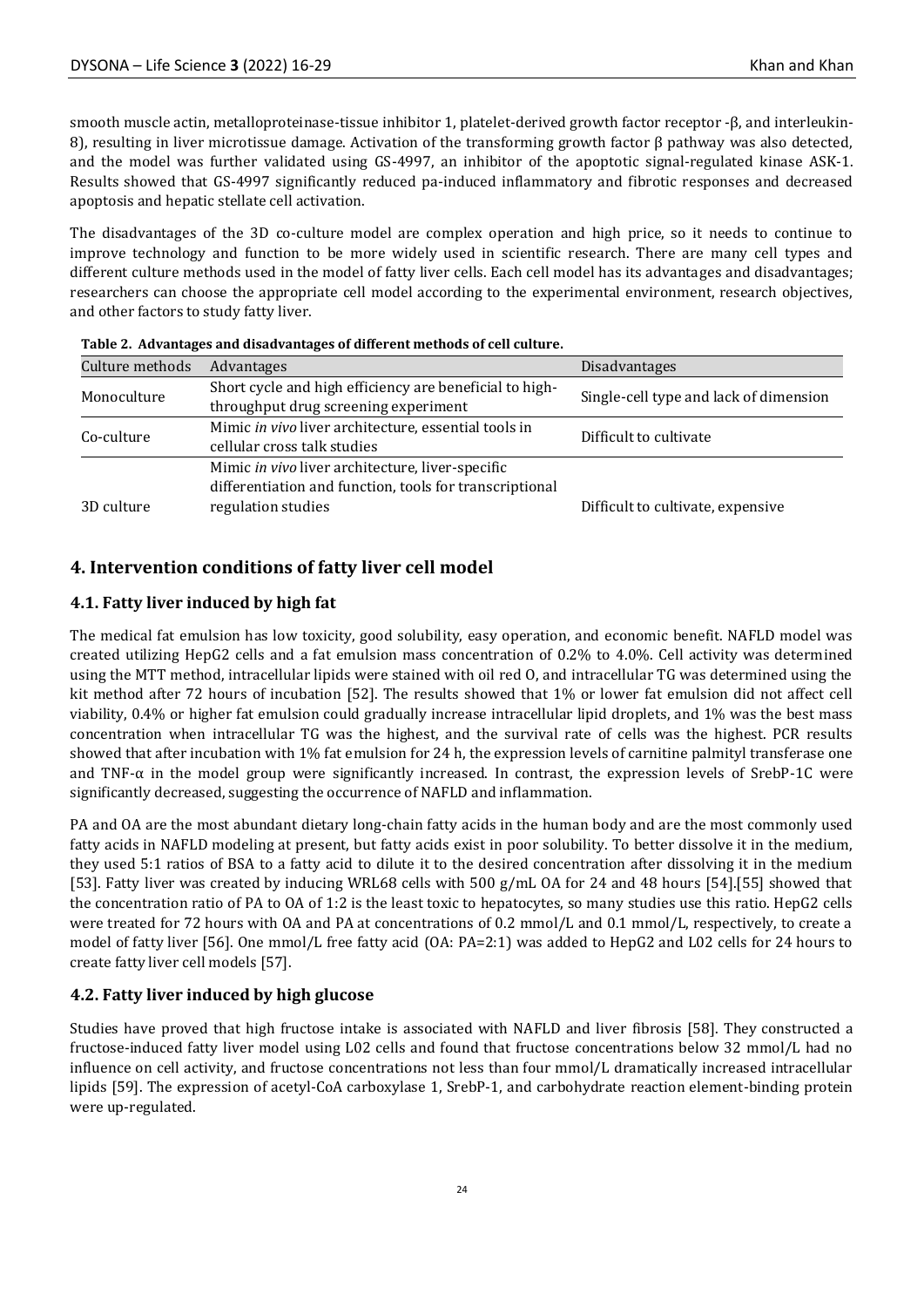To study the modeling effects of fructose and fatty acids, they induced HepG2 cells for 24 h with 5-25 mmol/L glucose and 5-25 mmol/L fructose in the presence of 1 mmol/L mixed fatty acids (PA and OA concentration ratio of 1:2) [60]. Changes in lipid and uric acid production, glucose metabolism, oxidation status, and related genes and proteins were monitored. The results showed that PA-induced insulin resistance, oxidative stress, and lipid accumulation, OA promoted intracellular lipid accumulation. In contrast, fructose promoted the production of uric acid and cholesterol, and fructose, glucose, and fatty acid synergically increased intracellular TG and extracellular MDA.

# **4.3. Alcohol-induced fatty liver disease**

The liver is the primary storage site of iron. When AFLD occurs in the body, iron content in the liver increases, and iron can promote lipid oxidation, thus damaging liver cells [61]. L02 cells were induced with a culture medium containing 0.5% ethanol and 0.01% ferrous sulfate, then changed to the culture medium without ethanol and ferrous sulfate for three days. After three days, repeated three times and obtained AFLD cell model. After ethanol and ferrous sulfate induction, intracellular TG content increased significantly, and lipid accumulation increased. However, AST andALT levels did not change significantly, indicating that a low alcohol concentration had no significant effect on cell activity [62].

When studying the effect of lactone on AFLD, they induced L02 cells with alcohol at a concentration of 100 mmol/L for 48 h and detected a significant increase in the contents of TG and TC in cells, resulting in the fatty liver [63]. HepG2 cells were co-cultured for 20 hours with curcumin (1mmol/L) in HepG2 cell media, which was then supplemented with anhydrous alcohol (0.6 percent) for four hours [64]. The leakage amounts of ALT, AST, and LDH were significantly increased in the model group, suggesting cell damage. TG, MDA, and alcohol dehydrogenase contents increased significantly, suggesting that lipid and lipid peroxidation products increased.

In summary, high fat, high-sugar, and alcohol can induce cell steatosis. Generally speaking, the higher the concentration, the longer the action time, the better the effect of inducing fatty liver, but high alcohol concentration will affect the survival rate of delicate cells. Different cell lines have different sensitivities to sugars, lipids, and alcohols, and the researchers need to pre-screen for the appropriate concentration of mold solution. The indicators of NAFLD include TG, TC, glycogen, ROS, and inflammatory factors. AFLD was detected by TG, TC, ROS, AST, ALT, MDA, alcohol dehydrogenase.

# **5. Conclusion**

As described in this paper, cell models can reflect the pathogenesis of NAFLD and serve as a tool to test new treatments and prevention strategies. At present, there are many kinds of fatty liver cell models, among which the primary cell and immortal cell lines of two-dimensional culture are widely used. With the development of science and technology, cell models are becoming more complex and precise, such as three-dimensional culture and co-culture models, and liver biopsy technology has been improved. Fatty liver can be induced by high fat, sugar, and alcohol. Cell model has the advantages of a large number, short cycle, and easy to repeat, which is a powerful tool to study the pathogenesis of fatty liver and can complement animal model. The future goal should be to develop and improve the standardized cell model, explore the molecular mechanism of NAFLD development, and provide a better theoretical basis for treating fatty liver.

# **References**

- 1. Fan JG. Epidemiology of alcoholic and non-alcoholic fatty liver disease in China. J. Gastroenterol. Hepatol. 2013;28:11-7. [DOI](https://doi.org/10.1111/jgh.12036)
- 2. Li J, Zou B, Yeo YH, Feng Y, Xie X, Lee DH, Fujii H, Wu Y, Kam LY, Ji F, Li X. Prevalence, incidence, and outcome of non-alcoholic fatty liver disease in Asia, 1999–2019: a systematic review and meta-analysis. Lancet Gastroenterol. Hepatol. 2019;4(5):389-98[. DOI](https://doi.org/10.1016/S2468-1253(19)30039-1)
- 3. Bibbò S, Ianiro G, Dore MP, Simonelli C, Newton EE, Cammarota G. Gut microbiota as a driver of inflammation in non-alcoholic fatty liver disease. Mediators Inflamm. 2018. [DOI](https://doi.org/10.1155/2018/9321643)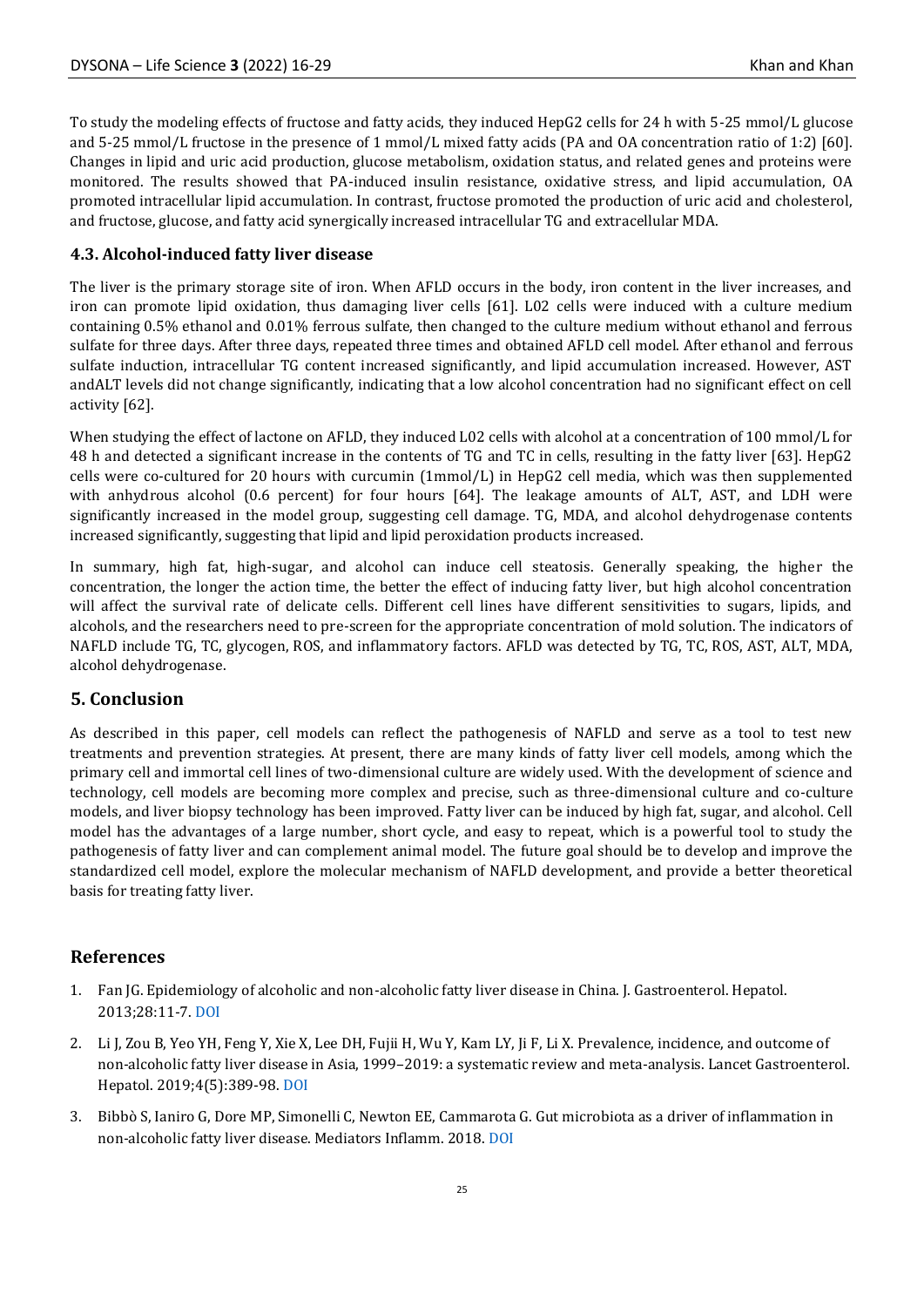- 4. Day CP, James OF. Steatohepatitis: a tale of two "hits"? Gastroenterology. 1998;114(4):842-5[. DOI](https://doi.org/10.1016/S0016-5085(98)70599-2)
- 5. Arab JP, Arrese M, Trauner M. Recent insights into the pathogenesis of non-alcoholic fatty liver disease. Annu. Rev. Pathol. 2018;13:321-50. [DOI](https://doi.org/10.1146/annurev-pathol-020117-043617)
- 6. Friedman SL, Neuschwander-Tetri BA, Rinella M, Sanyal AJ. Mechanisms of NAFLD development and therapeutic strategies. Nat. Med. 2018;24(7):908-22[. DOI](https://doi.org/10.1038/s41591-018-0104-9)
- 7. Abdelmalek MF, Lazo M, Horska A, Bonekamp S, Lipkin EW, Balasubramanyam A, Bantle JP, Johnson RJ, Diehl AM, Clark JM, Fatty Liver Subgroup of the Look AHEAD Research Group. Higher dietary fructose is associated with impaired hepatic adenosine triphosphate homeostasis in obese individuals with type 2 diabetes. Hepatology. 2012;56(3):952-60. [DOI](https://doi.org/10.1002/hep.25741)
- 8. Ioannou GN. The role of cholesterol in the pathogenesis of NASH. Trends Endocrinol. Metab. 2016;27(2):84-95. [DOI](https://doi.org/10.1016/j.tem.2015.11.008)
- 9. Du Plessis J, Korf H, van Pelt J, Windmolders P, Vander Elst I, Verrijken A, Hubens G, Van Gaal L, Cassiman D, Nevens F, Francque S. Pro-inflammatory cytokines but not endotoxin-related parameters associate with disease severity in patients with NAFLD. PloS one. 2016;11(12):e0166048[. DOI](https://doi.org/10.1371/journal.pone.0166048)
- 10. Ogawa Y, Suganami T, Tanaka M, Itoh M. Parenchymal-stromal cell interaction in metabolic diseases. Inflamm. Regen. 2015;35(4):167-71. [DOI](https://doi.org/10.2492/inflammregen.35.167)
- 11. Silva AK, Peixoto CA. Role of peroxisome proliferator-activated receptors in non-alcoholic fatty liver disease inflammation. Cell. Mol. Life Sci. 2018;75(16):2951-61[. DOI](https://doi.org/10.1007/s00018-018-2838-4)
- 12. Spencer MD, Hamp TJ, Reid RW, Fischer LM, Zeisel SH, Fodor AA. Association between composition of the human gastrointestinal microbiome and development of fatty liver with choline deficiency. Gastroenterology. 2011;140(3):976-86. [DOI](https://doi.org/10.1053/j.gastro.2010.11.049)
- 13. Horie Y, Yamagishi Y, Ebinuma H, Hibi T. Obesity, type 2 diabetes, age, and female gender: significant risk factors in the development of alcoholic liver cirrhosis. Hepatol. Int. 2013;7(1):280-5. [DOI](https://doi.org/10.1007/s12072-012-9347-6)
- 14. Lu FB, Hu ED, Xu LM, Chen L, Wu JL, Li H, Chen DZ, Chen YP. The relationship between obesity and the severity of non-alcoholic fatty liver disease: systematic review and meta-analysis. Expert Rev. Gastroenterol. Hepatol. 2018;12(5):491-502. [DOI](https://doi.org/10.1080/17474124.2018.1460202)
- 15. Boyle M, Masson S, Anstee QM. The bidirectional impacts of alcohol consumption and the metabolic syndrome: cofactors for progressive fatty liver disease. J. Hepatol. 2018;68(2):251-67[. DOI](https://doi.org/10.1016/j.jhep.2017.11.006)
- 16. Lebrun V, Molendi-Coste O, Lanthier N, Sempoux C, Cani PD, van Rooijen N, Stärkel P, Horsmans Y, Leclercq IA. Impact of PPAR-α induction on glucose homoeostasis in alcohol-fed mice. Clin. Sci. 2013;125(11):501-11[. DOI](https://doi.org/10.1042/CS20130064)
- 17. Altamirano J, Bataller R. Alcoholic liver disease: pathogenesis and new targets for therapy. Nat. Rev. Gastroenterol. Hepatol. 2011;8(9):491-501. [DOI](https://doi.org/10.1038/nrgastro.2011.134)
- 18. Rasineni K, Thomes PG, Kubik JL, Harris EN, Kharbanda KK, Casey CA. Chronic alcohol exposure alters circulating insulin and ghrelin levels: role of ghrelin in hepatic steatosis. Am. J. Physiol. Gastrointest. Liver Physiol. 2019;316(4):G453-61. [DOI](https://doi.org/10.1152/ajpgi.00334.2018)
- 19. Liu J. Ethanol and liver: recent insights into the mechanisms of ethanol-induced fatty liver. World J. Gastroenterol. 2014;20(40):14672[. DOI](https://doi.org/10.3748/wjg.v20.i40.14672)
- 20. Jia L, Chang X, Qian S, Liu C, Lord CC, Ahmed N, Lee CE, Lee S, Gautron L, Mitchell MC, Horton JD. Hepatocyte tolllike receptor 4 deficiency protects against alcohol-induced fatty liver disease. Mol. Metab. 2018;14:121-9[. DOI](https://doi.org/10.1016/j.molmet.2018.05.015)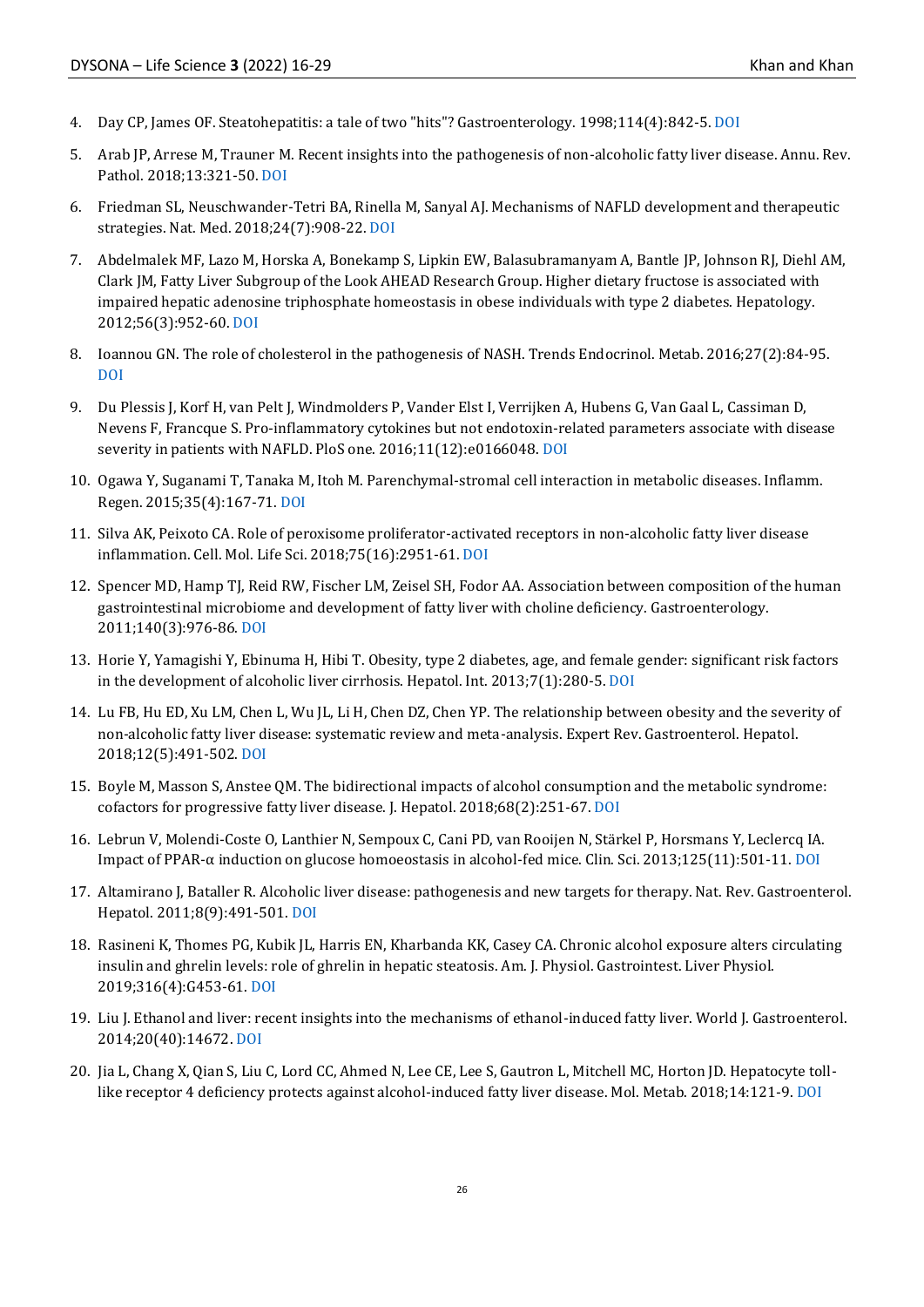- 21. Seglen PO, Reith A. Ammonia inhibition of protein degradation in isolated rat hepatocytes: Quantitative ultrastructural alterations in the lysosomal system. Exp. Cell Res. 1976;100(2):276-80[. DOI](https://doi.org/10.1016/0014-4827(76)90148-8)
- 22. Wanniger J, Neumeier M, Hellerbrand C. Lipid accumulation impairs adiponectin-mediated induction of activin A by increasing TGF beta in primary human hepatocytes. Biochim Biophys Acta Mol Cell Biol Lipids. 2011, 1811(10):626-33. [DOI](https://doi.org/10.1016/j.bbalip.2010.11.001)
- 23. Yuan H, Zhang X, Huang X, Lu Y, Tang W, Man Y, Wang S, Xi J, Li J. NADPH oxidase 2-derived reactive oxygen species mediate FFAs-induced dysfunction and apoptosis of β-cells via JNK, p38 MAPK and p53 pathways. PloS one. 2010;5(12):e15726. [DOI](https://doi.org/10.1371/journal.pone.0015726)
- 24. Zheng X, Zhao MG, Jiang CH, Sheng XP, Yang HM, Liu Y, Yao XM, Zhang J, Yin ZQ. Triterpenic acids-enriched fraction from *Cyclocarya paliurus* attenuates insulin resistance and hepatic steatosis via PI3K/Akt/GSK3β pathway. Phytomedicine. 2020;66:153130[. DOI](https://doi.org/10.1016/j.phymed.2019.153130)
- 25. Yin J, Luo Y, Deng H, Qin S, Tang W, Zeng L, Zhou B. Hugan Qingzhi medication ameliorates hepatic steatosis by activating AMPK and PPARα pathways in L02 cells and HepG2 cells. J. Ethnopharmacol. 2014;154(1):229-39. [DOI](https://doi.org/10.1016/j.jep.2014.04.011)
- 26. Liu Y, Wang D, Zhang D, Lv Y, Wei Y, Wu W, Zhou F, Tang M, Mao T, Li M, Ji B. Inhibitory effect of blueberry polyphenolic compounds on oleic acid-induced hepatic steatosis *in vitro*. J. Agric. Food Chem. 2011;59(22):12254- 63[. DOI](https://doi.org/10.1021/jf203136j)
- 27. De la Monte SM, Longato L, Tong M, DeNucci S, Wands JR. The liver-brain axis of alcohol-mediated neurodegeneration: role of toxic lipids. Int. J. Environ. Res. Public Health. 2009:6(7):2055-75. [DOI](https://doi.org/10.3390/ijerph6072055)
- 28. Khamphaya T, Chukijrungroat N, Saengsirisuwan V, Mitchell Richards KA, Robert ME, Mennone A, Ananthanarayanan M, Nathanson MH, Weerachayaphorn J. Nonalcoholic fatty liver disease impairs expression of the type II inositol 1, 4, 5  $\cdot$  trisphosphate receptor. Hepatology. 2018;67(2):560-74[. DOI](https://doi.org/10.1002/hep.29588)
- 29. Michaut A, Le Guillou D, Moreau C, Bucher S, McGill MR, Martinais S, Gicquel T, Morel I, Robin MA, Jaeschke H, Fromenty B. A cellular model to study drug-induced liver injury in non-alcoholic fatty liver disease: application to acetaminophen. Toxicol. Appl. Pharmacol. 2016;292:40-55[. DOI](https://doi.org/10.1016/j.taap.2015.12.020)
- 30. Barbero-Becerra VJ, Giraudi PJ, Chavez-Tapia NC, Uribe M, Tiribelli C, Rosso N. The interplay between hepatic stellate cells and hepatocytes in an *in vitro* model of NASH. Toxicol. In Vitro. 2015;29(7):1753-8[. DOI](https://doi.org/10.1016/j.tiv.2015.07.010)
- 31. Tsuruga Y, Kiyono T, Matsushita M, Takahashi T, Kasai H, Todo S. Establishment of immortalized human hepatocytes by introduction of HPV16 E6/E7 and hTERT as cell sources for liver cell-based therapy. Cell Transplant. 2008;17(9):1083-94. [DOI](https://doi.org/10.3727/096368908786991542)
- 32. Mann DA. Human induced pluripotent stem cell-derived hepatocytes for toxicology testing. Expert Opin. Drug Metab. Toxicol. 2015;11(1):1-5[. DOI](https://doi.org/10.1517/17425255.2015.981523)
- 33. Graffmann N, Ring S, Kawala MA, Wruck W, Ncube A, Trompeter HI, Adjaye J. Modeling non-alcoholic fatty liver disease with human pluripotent stem cell-derived immature hepatocyte-like cells reveals activation of PLIN2 and confirms regulatory functions of peroxisome proliferator-activated receptor alpha. Stem Cells Dev. 2016;25(15):1119-33[. DOI](https://doi.org/10.1089/scd.2015.0383)
- 34. Parafati M, Kirby RJ, Khorasanizadeh S, Rastinejad F, Malany S. A non-alcoholic fatty liver disease model in human induced pluripotent stem cell-derived hepatocytes, created by endoplasmic reticulum stress-induced steatosis. Dis. Model. Mech. 2018;11(9)[. DOI](https://doi.org/10.1242/dmm.033530)
- 35. Alzebdeh DA. Development of scaffold architectures and heterotypic cell systems for hepatocyte transplantation. Wayne State University. 2015.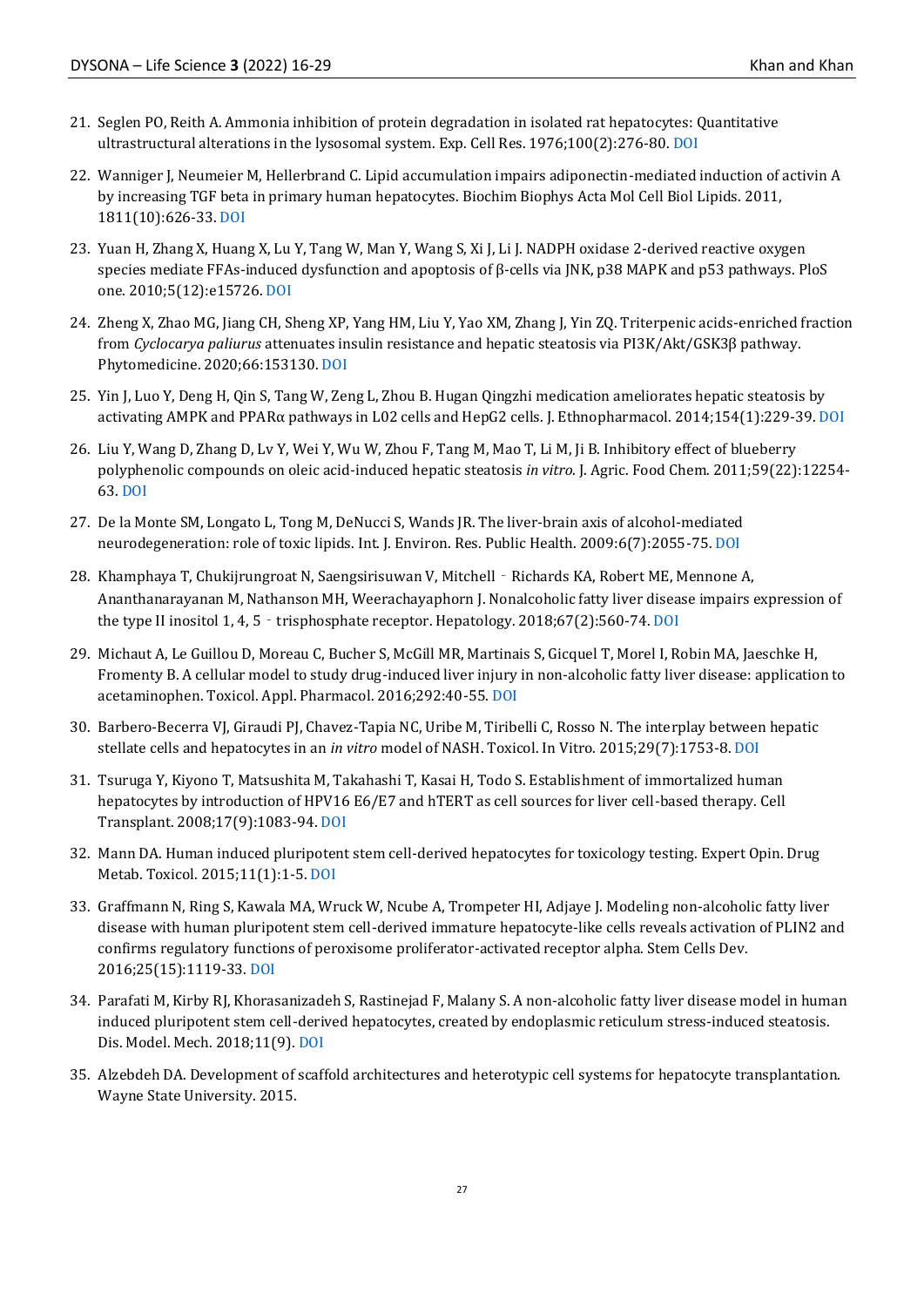- 36. Schaffert CS, Duryee MJ, Bennett RG, DeVeney AL, Tuma DJ, Olinga P, Easterling KC, Thiele GM, Klassen LW. Exposure of precision-cut rat liver slices to ethanol accelerates fibrogenesis. Am. J. Physiol. Gastrointest. Liver Physiol. 2010;299(3):G661-8. [DOI](https://doi.org/10.1152/ajpgi.00287.2009)
- 37. Prins GH, Luangmonkong T, Oosterhuis D, Mutsaers HA, Dekker FJ, Olinga P. A pathophysiological model of nonalcoholic fatty liver disease using precision-cut liver slices. Nutrients. 2019;11(3):507. [DOI](https://doi.org/10.3390/nu11030507)
- 38. Rafiei H, Omidian K, Bandy B. Dietary polyphenols protect against oleic acid-induced steatosis in an *in vitro* model of NAFLD by modulating lipid metabolism and improving mitochondrial function. Nutrients. 2019;11(3):541[. DOI](https://doi.org/10.3390/nu11030541)
- 39. Montesano A, Senesi P, Vacante F, Mollica G, Benedini S, Mariotti M, Luzi L, Terruzzi I. L-Carnitine counteracts *in vitro* fructose-induced hepatic steatosis through targeting oxidative stress markers. J. Endocrinol. Invest. 2020;43(4):493-503. [DOI](https://doi.org/10.1007/s40618-019-01134-2)
- 40. Salerno S, Campana C, Morelli S, Drioli E, De Bartolo L. Human hepatocytes and endothelial cells in organotypic membrane systems. Biomaterials. 2011;32(34):8848-59[. DOI](https://doi.org/10.1016/j.biomaterials.2011.08.004)
- 41. Nguyen TV, Ukairo O, Khetani SR, McVay M, Kanchagar C, Seghezzi W, Ayanoglu G, Irrechukwu O, Evers R. Establishment of a hepatocyte-kupffer cell co-culture model for assessment of pro-inflammatory cytokine effects on metabolizing enzymes and drug transporters. Drug Metab. Dispos. 2015;43(5):774-85[. DOI](https://doi.org/https:/doi.org/10.1124/dmd.114.061317)
- 42. Giraudi PJ, Becerra VJ, Marin V, Chavez-Tapia NC, Tiribelli C, Rosso N. The importance of the interaction between hepatocyte and hepatic stellate cells in fibrogenesis induced by fatty accumulation. Exp. Mol. Pathol. 2015;98(1):85-92[. DOI](https://doi.org/10.1016/j.yexmp.2014.12.006)
- 43. Feaver RE, Cole BK, Lawson MJ, Hoang SA, Marukian S, Blackman BR, Figler RA, Sanyal AJ, Wamhoff BR, Dash A. Development of an *in vitro* human liver system for interrogating non-alcoholic steatohepatitis. JCI insight. 2016;1(20)[. DOI](https://doi.org/10.1172/jci.insight.90954)
- 44. Chen Y, Ma K. NLRC4 inflammasome activation regulated by TNF-α promotes inflammatory responses in nonalcoholic fatty liver disease. Biochem. Biophys. Res. Commun. 2019;511(3):524-30[. DOI](https://doi.org/10.1016/j.bbrc.2019.02.099)
- 45. Ebrahimkhani MR, Neiman JA, Raredon MS, Hughes DJ, Griffith LG. Bioreactor technologies to support liver function *in vitro*. Adv. Drug Deliv. Rev. 2014;69:132-57[. DOI](https://doi.org/10.1016/j.addr.2014.02.011)
- 46. Kamei KI, Yoshioka M, Terada S, Tokunaga Y, Chen Y. Three-dimensional cultured Liver-on-a-Chip with mature hepatocyte-like cells derived from human pluripotent stem cells. Biomed. Microdevices. 2019;21(3):1-9[. DOI](https://doi.org/10.1007/s10544-019-0423-8)
- 47. Bokhari M, Carnachan RJ, Cameron NR, Przyborski SA. Culture of HepG2 liver cells on three dimensional polystyrene scaffolds enhances cell structure and function during toxicological challenge. J. Anat. 2007;211(4):567-76. [DOI](https://doi.org/10.1111/j.1469-7580.2007.00778.x)
- 48. Gevaert E, Dolle L, Billiet T, Dubruel P, van Grunsven L, van Apeldoorn A, Cornelissen R. High throughput microwell generation of hepatocyte micro-aggregates for tissue engineering. PloS one. 2014;9(8):e105171. [DOI](https://doi.org/10.1371/journal.pone.0105171)
- 49. Bhise NS, Manoharan V, Massa S, Tamayol A, Ghaderi M, Miscuglio M, Lang Q, Zhang YS, Shin SR, Calzone G, Annabi N. A liver-on-a-chip platform with bioprinted hepatic spheroids. Biofabrication. 2016;8(1):014101. [DOI](https://doi.org/10.1088/1758-5090/8/1/014101)
- 50. Kostrzewski T, Cornforth T, Snow SA, Ouro-Gnao L, Rowe C, Large EM, Hughes DJ. Three-dimensional perfused human *in vitro* model of non-alcoholic fatty liver disease. World J. Gastroenterol. 2017;23(2):204. [DOI](https://doi.org/10.3748/wjg.v23.i2.204)
- 51. Mukherjee S, Zhelnin L, Sanfiz A, Pan J, Li Z, Yarde M, McCarty J, Jarai G. Development and validation of an *in vitro*  3D model of NASH with severe fibrotic phenotype. Am. J. Transl. Res. 2019;11(3):1531.
- 52. Vlaardingerbroek H, Ng K, Stoll B, Benight N, Chacko S, Kluijtmans LJ, Kulik W, Squires EJ, Olutoye O, Schady D, Finegold ML. New generation lipid emulsions prevent PNALD in chronic parenterally fed preterm pigs. J. Lipid Res. 2014;55(3):466-77. [DOI](https://doi.org/10.1194/jlr.M044545)